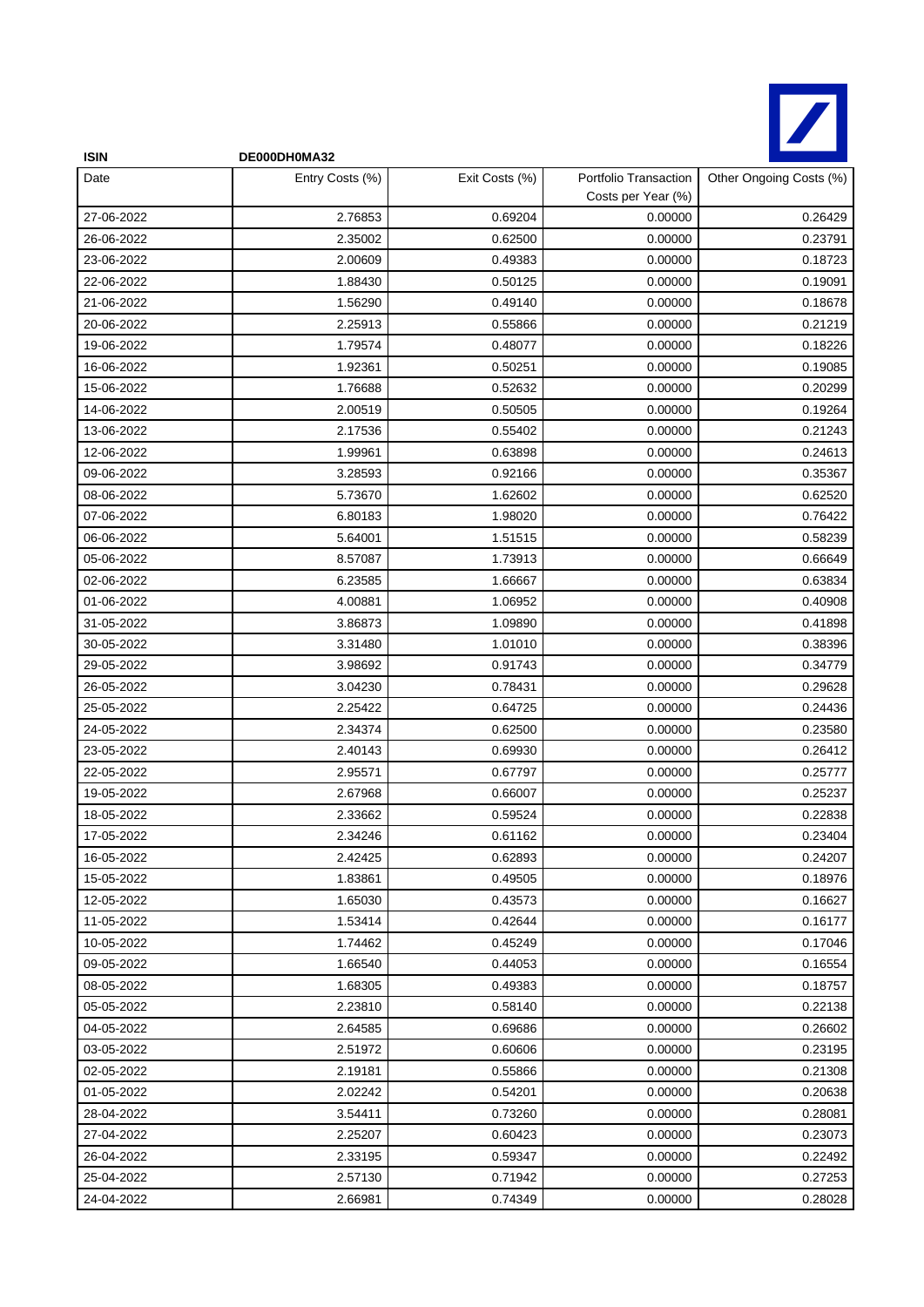| 21-04-2022 | 3.22788  | 1.00000 | 0.00000 | 0.37772 |
|------------|----------|---------|---------|---------|
| 20-04-2022 | 13.63347 | 2.50000 | 0.00000 | 0.94671 |
| 19-04-2022 | 6.09340  | 1.25000 | 0.00000 | 0.47321 |
| 18-04-2022 | 5.71800  | 1.21951 | 0.00000 | 0.46235 |
| 13-04-2022 | 5.09090  | 1.30719 | 0.00000 | 0.49158 |
| 12-04-2022 | 3.62776  | 0.94787 | 0.00000 | 0.35674 |
| 11-04-2022 | 3.00927  | 0.90498 | 0.00000 | 0.33899 |
| 10-04-2022 | 3.40800  | 1.08108 | 0.00000 | 0.40480 |
| 07-04-2022 | 3.97567  | 1.11111 | 0.00000 | 0.41773 |
| 06-04-2022 | 4.94049  | 1.28205 | 0.00000 | 0.48270 |
| 05-04-2022 | 5.65670  | 1.63934 | 0.00000 | 0.61903 |
| 04-04-2022 | 10.10379 | 2.27273 | 0.00000 | 0.85506 |
| 03-04-2022 | 8.76444  | 1.80180 | 0.00000 | 0.67261 |
| 31-03-2022 | 6.16892  | 1.60000 | 0.00000 | 0.59467 |
| 30-03-2022 | 5.01512  | 1.56250 | 0.00000 | 0.57627 |
| 29-03-2022 | 8.61523  | 1.85185 | 0.00000 | 0.68574 |
| 28-03-2022 | 7.24572  | 1.61290 | 0.00000 | 0.60329 |
| 27-03-2022 | 5.40226  | 1.68067 | 0.00000 | 0.62969 |
| 25-03-2022 | 3.96399  | 1.23457 | 0.00000 | 0.45942 |
| 24-03-2022 | 4.15281  | 1.14943 | 0.00000 | 0.42730 |
| 23-03-2022 | 3.54163  | 1.05820 | 0.00000 | 0.39233 |
| 22-03-2022 | 3.42397  | 0.97561 | 0.00000 | 0.36150 |
| 21-03-2022 | 3.98202  | 1.02564 | 0.00000 | 0.37826 |
| 18-03-2022 | 3.87404  | 0.93897 | 0.00000 | 0.34559 |
| 17-03-2022 | 3.33340  | 0.82645 | 0.00000 | 0.30360 |
| 16-03-2022 | 2.88151  | 0.68259 | 0.00000 | 0.25095 |
| 15-03-2022 | 1.79106  | 0.52083 | 0.00000 | 0.18896 |
| 14-03-2022 | 2.24791  | 0.62696 | 0.00000 | 0.23026 |
| 11-03-2022 | 2.15115  | 0.59347 | 0.00000 | 0.21707 |
| 10-03-2022 | 1.88867  | 0.54945 | 0.00000 | 0.19918 |
| 09-03-2022 | 2.21797  | 0.52910 | 0.00000 | 0.19325 |
| 08-03-2022 | 2.06481  | 0.53191 | 0.00000 | 0.19565 |
| 07-03-2022 | 2.68668  | 0.70175 | 0.00000 | 0.26064 |
| 04-03-2022 | 2.25764  | 0.67340 | 0.00000 | 0.24648 |
| 03-03-2022 | 4.50334  | 0.86957 | 0.00000 | 0.31896 |
| 02-03-2022 | 1.50278  | 0.68027 | 0.00000 | 0.24793 |
| 01-03-2022 | 1.68605  | 0.79681 | 0.00000 | 0.28750 |
| 28-02-2022 | 1.13456  | 0.61538 | 0.00000 | 0.22126 |
| 25-02-2022 | 1.37781  | 0.55710 | 0.00000 | 0.19938 |
| 24-02-2022 | 1.03099  | 0.57637 | 0.00000 | 0.20521 |
| 23-02-2022 | 1.61543  | 0.69930 | 0.00000 | 0.24862 |
| 22-02-2022 | 1.56949  | 0.64309 | 0.00000 | 0.22832 |
| 21-02-2022 | 1.60024  | 0.66445 | 0.00000 | 0.23538 |
| 18-02-2022 | 1.58222  | 0.73260 | 0.00000 | 0.26030 |
| 17-02-2022 | 1.33282  | 0.68966 | 0.00000 | 0.24485 |
| 15-02-2022 | 1.69286  | 0.67114 | 0.00000 | 0.23841 |
| 14-02-2022 | 1.18393  | 0.58997 | 0.00000 | 0.20912 |
| 11-02-2022 | 1.47058  | 0.65574 | 0.00000 | 0.23178 |
| 10-02-2022 | 1.55297  | 0.74349 | 0.00000 | 0.26262 |
| 09-02-2022 | 1.43057  | 0.68259 | 0.00000 | 0.24114 |
| 08-02-2022 | 1.69707  | 0.71685 | 0.00000 | 0.25397 |
| 07-02-2022 | 1.54200  | 0.63492 | 0.00000 | 0.22353 |
| 04-02-2022 | 1.27743  | 0.67340 | 0.00000 | 0.23665 |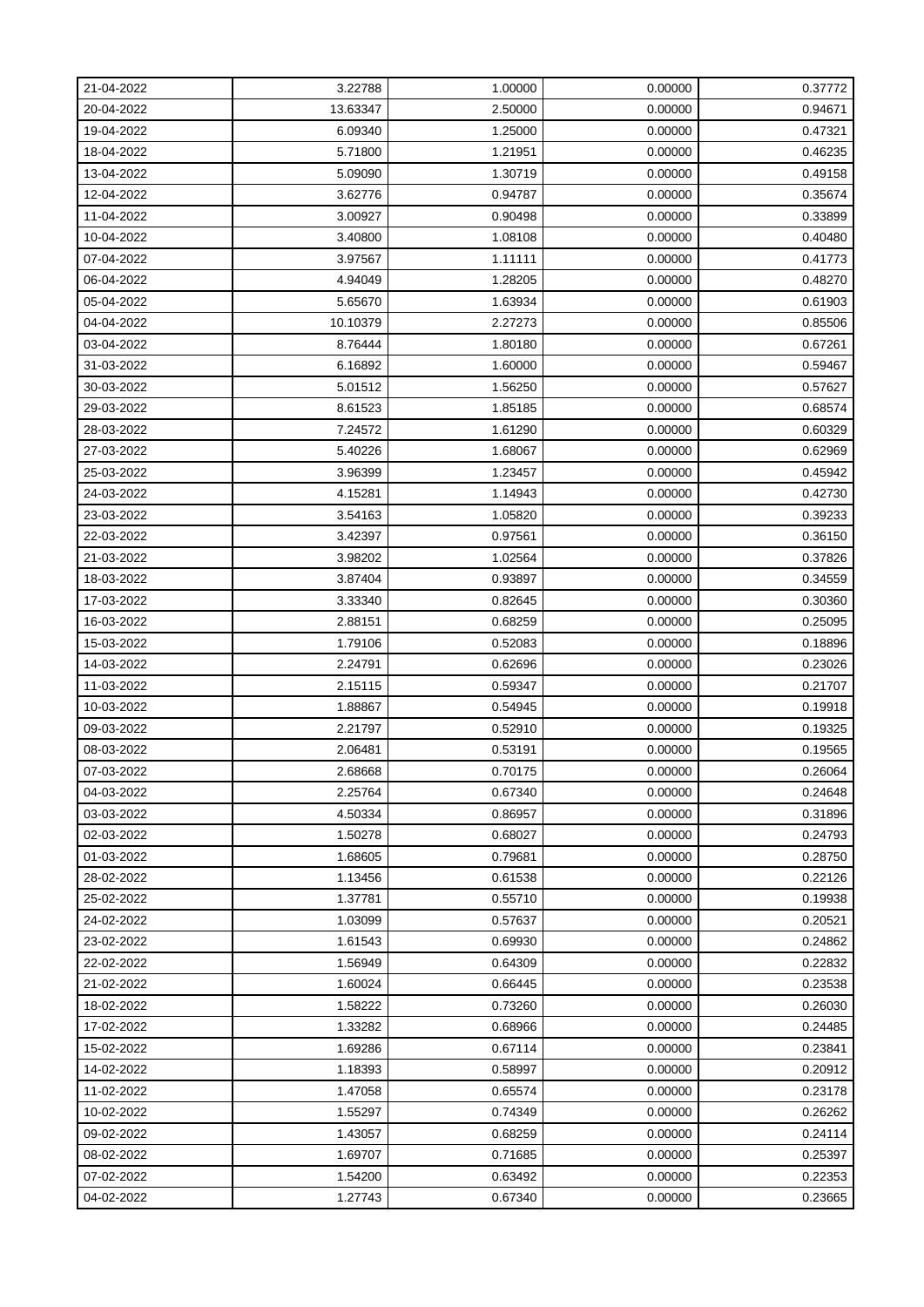| 03-02-2022 | 1.28002 | 0.67797 | 0.00000 | 0.24189 |
|------------|---------|---------|---------|---------|
| 02-02-2022 | 1.65386 | 0.68259 | 0.00000 | 0.24383 |
| 01-02-2022 | 1.67469 | 0.73801 | 0.00000 | 0.26476 |
| 31-01-2022 | 1.73172 | 0.63291 | 0.00000 | 0.22757 |
| 28-01-2022 | 1.36765 | 0.62112 | 0.00000 | 0.22352 |
| 27-01-2022 | 1.68025 | 0.69444 | 0.00000 | 0.25003 |
| 26-01-2022 | 2.23361 | 0.90498 | 0.00000 | 0.32603 |
| 25-01-2022 | 1.48675 | 0.74627 | 0.00000 | 0.26722 |
| 24-01-2022 | 1.68660 | 0.85470 | 0.00000 | 0.30627 |
| 21-01-2022 | 2.38818 | 1.06383 | 0.00000 | 0.38278 |
| 20-01-2022 | 3.19535 | 1.20482 | 0.00000 | 0.43433 |
| 19-01-2022 | 2.99708 | 1.24224 | 0.00000 | 0.44826 |
| 18-01-2022 | 2.44159 | 1.11732 | 0.00000 | 0.40030 |
| 17-01-2022 | 2.58128 | 1.10497 | 0.00000 | 0.39476 |
| 14-01-2022 | 1.49082 | 1.29870 | 0.00000 | 0.46386 |
| 13-01-2022 | 0.84900 | 1.24224 | 0.00000 | 0.44313 |
| 12-01-2022 | 2.18580 | 0.95238 | 0.00000 | 0.34070 |
| 11-01-2022 | 1.65493 | 0.73529 | 0.00000 | 0.26188 |
| 10-01-2022 | 1.66999 | 0.76336 | 0.00000 | 0.27239 |
| 07-01-2022 | 1.50761 | 0.60423 | 0.00000 | 0.21436 |
| 06-01-2022 | 1.13539 | 0.52356 | 0.00000 | 0.18480 |
| 05-01-2022 | 1.23193 | 0.61350 | 0.00000 | 0.21796 |
| 04-01-2022 | 1.16384 | 0.57471 | 0.00000 | 0.20382 |
| 03-01-2022 | 1.46802 | 0.66667 | 0.00000 | 0.23646 |
| 31-12-2021 | 1.03514 | 0.54348 | 0.00000 | 0.19160 |
| 30-12-2021 | 1.22965 | 0.51020 | 0.00000 | 0.17986 |
| 29-12-2021 | 1.06988 | 0.49505 | 0.00000 | 0.17459 |
| 28-12-2021 | 1.22683 | 0.51680 | 0.00000 | 0.18186 |
| 27-12-2021 | 1.17092 | 0.48662 | 0.00000 | 0.17113 |
| 23-12-2021 | 1.16188 | 0.48900 | 0.00000 | 0.17187 |
| 22-12-2021 | 0.88214 | 0.43197 | 0.00000 | 0.15131 |
| 21-12-2021 | 1.02931 | 0.41322 | 0.00000 | 0.14418 |
| 20-12-2021 | 0.99023 | 0.41667 | 0.00000 | 0.14592 |
| 17-12-2021 | 1.04681 | 0.51151 | 0.00000 | 0.17983 |
| 16-12-2021 | 1.34957 | 0.51414 | 0.00000 | 0.18109 |
| 15-12-2021 | 0.95032 | 0.45558 | 0.00000 | 0.16005 |
| 14-12-2021 | 1.22138 | 0.49383 | 0.00000 | 0.17404 |
| 13-12-2021 | 1.30250 | 0.54945 | 0.00000 | 0.19493 |
| 10-12-2021 | 1.20837 | 0.57471 | 0.00000 | 0.20396 |
| 09-12-2021 | 1.41409 | 0.62893 | 0.00000 | 0.22331 |
| 08-12-2021 | 1.25423 | 0.64309 | 0.00000 | 0.22955 |
| 07-12-2021 | 1.46751 | 0.56818 | 0.00000 | 0.20201 |
| 06-12-2021 | 1.30509 | 0.49261 | 0.00000 | 0.17353 |
| 03-12-2021 | 1.08065 | 0.46729 | 0.00000 | 0.16422 |
| 02-12-2021 | 1.30548 | 0.50125 | 0.00000 | 0.17636 |
| 01-12-2021 | 1.13021 | 0.52493 | 0.00000 | 0.18509 |
| 30-11-2021 | 1.04985 | 0.48309 | 0.00000 | 0.16913 |
| 29-11-2021 | 1.45431 | 0.53763 | 0.00000 | 0.19027 |
| 26-11-2021 | 0.92561 | 0.51813 | 0.00000 | 0.18346 |
| 25-11-2021 | 1.45690 | 0.62893 | 0.00000 | 0.22523 |
| 24-11-2021 | 1.27885 | 0.59880 | 0.00000 | 0.21396 |
| 23-11-2021 | 1.17461 | 0.53908 | 0.00000 | 0.19123 |
| 22-11-2021 | 1.49802 | 0.64516 | 0.00000 | 0.23008 |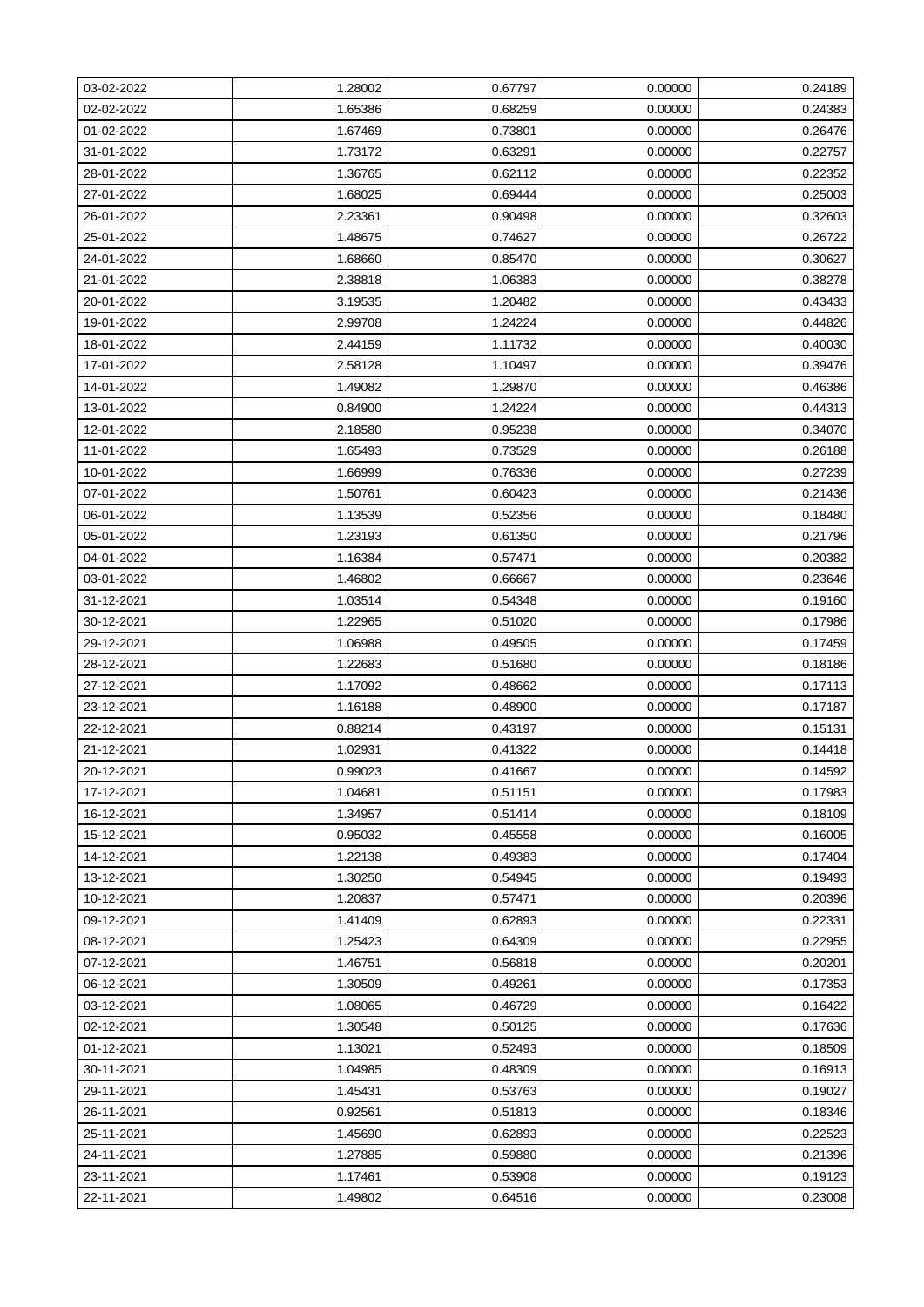| 19-11-2021 | 1.37246 | 0.68493 | 0.00000 | 0.24388 |
|------------|---------|---------|---------|---------|
| 18-11-2021 | 1.45794 | 0.68966 | 0.00000 | 0.24554 |
| 17-11-2021 | 2.06423 | 0.80645 | 0.00000 | 0.28871 |
| 16-11-2021 | 1.89562 | 0.84034 | 0.00000 | 0.30012 |
| 15-11-2021 | 1.93486 | 0.85470 | 0.00000 | 0.30308 |
| 12-11-2021 | 1.53933 | 0.70671 | 0.00000 | 0.24918 |
| 11-11-2021 | 1.84044 | 0.83682 | 0.00000 | 0.29612 |
| 10-11-2021 | 3.18503 | 1.21212 | 0.00000 | 0.42836 |
| 09-11-2021 | 2.57947 | 1.14943 | 0.00000 | 0.40530 |
| 08-11-2021 | 2.65103 | 1.07527 | 0.00000 | 0.37927 |
| 05-11-2021 | 1.94398 | 1.01010 | 0.00000 | 0.35662 |
| 04-11-2021 | 3.03668 | 1.29032 | 0.00000 | 0.45733 |
| 03-11-2021 | 3.19381 | 1.26582 | 0.00000 | 0.44699 |
| 02-11-2021 | 2.31398 | 1.30719 | 0.00000 | 0.46162 |
| 01-11-2021 | 2.81279 | 1.36986 | 0.00000 | 0.48533 |
| 28-10-2021 | 3.66668 | 1.72414 | 0.00000 | 0.60790 |
| 27-10-2021 | 2.90123 | 1.47059 | 0.00000 | 0.52070 |
| 26-10-2021 | 2.55218 | 1.25786 | 0.00000 | 0.44361 |
| 25-10-2021 | 2.89937 | 1.38889 | 0.00000 | 0.49059 |
| 24-10-2021 | 4.23915 | 1.70940 | 0.00000 | 0.60296 |
| 21-10-2021 | 4.40072 | 1.69492 | 0.00000 | 0.59874 |
| 20-10-2021 | 3.05274 | 1.68067 | 0.00000 | 0.59375 |
| 19-10-2021 | 3.64478 | 1.58730 | 0.00000 | 0.56091 |
| 18-10-2021 | 5.48864 | 1.85185 | 0.00000 | 0.65389 |
| 17-10-2021 | 2.97608 | 1.29870 | 0.00000 | 0.45866 |
| 14-10-2021 | 4.05874 | 1.61290 | 0.00000 | 0.57064 |
| 13-10-2021 | 3.49030 | 1.21951 | 0.00000 | 0.42953 |
| 12-10-2021 | 2.38113 | 1.02564 | 0.00000 | 0.36170 |
| 11-10-2021 | 2.03767 | 0.92166 | 0.00000 | 0.32390 |
| 10-10-2021 | 2.17160 | 0.99502 | 0.00000 | 0.34987 |
| 07-10-2021 | 1.78103 | 0.72727 | 0.00000 | 0.25432 |
| 06-10-2021 | 1.44841 | 0.67568 | 0.00000 | 0.23501 |
| 05-10-2021 | 1.27073 | 0.59701 | 0.00000 | 0.20705 |
| 04-10-2021 | 1.54552 | 0.65147 | 0.00000 | 0.22590 |
| 03-10-2021 | 1.38105 | 0.62500 | 0.00000 | 0.21610 |
| 30-09-2021 | 0.96915 | 0.51020 | 0.00000 | 0.17543 |
| 29-09-2021 | 1.10587 | 0.51546 | 0.00000 | 0.17693 |
| 28-09-2021 | 1.10812 | 0.54795 | 0.00000 | 0.18746 |
| 27-09-2021 | 1.41458 | 0.59701 | 0.00000 | 0.20484 |
| 26-09-2021 | 1.20425 | 0.58480 | 0.00000 | 0.20020 |
| 23-09-2021 | 1.21031 | 0.53763 | 0.00000 | 0.18276 |
| 22-09-2021 | 1.51052 | 0.56180 | 0.00000 | 0.19149 |
| 21-09-2021 | 1.05617 | 0.45147 | 0.00000 | 0.15219 |
| 20-09-2021 | 1.13324 | 0.48662 | 0.00000 | 0.16457 |
| 19-09-2021 | 0.87440 | 0.45045 | 0.00000 | 0.15199 |
| 16-09-2021 | 1.27598 | 0.57971 | 0.00000 | 0.19694 |
| 15-09-2021 | 1.15647 | 0.58651 | 0.00000 | 0.19925 |
| 14-09-2021 | 1.16061 | 0.55096 | 0.00000 | 0.18590 |
| 13-09-2021 | 1.43329 | 0.57637 | 0.00000 | 0.19482 |
| 12-09-2021 | 1.31901 | 0.55096 | 0.00000 | 0.18647 |
| 09-09-2021 | 1.43487 | 0.62500 | 0.00000 | 0.21151 |
| 08-09-2021 | 1.09162 | 0.51546 | 0.00000 | 0.17358 |
| 07-09-2021 | 1.17794 | 0.52910 | 0.00000 | 0.17812 |